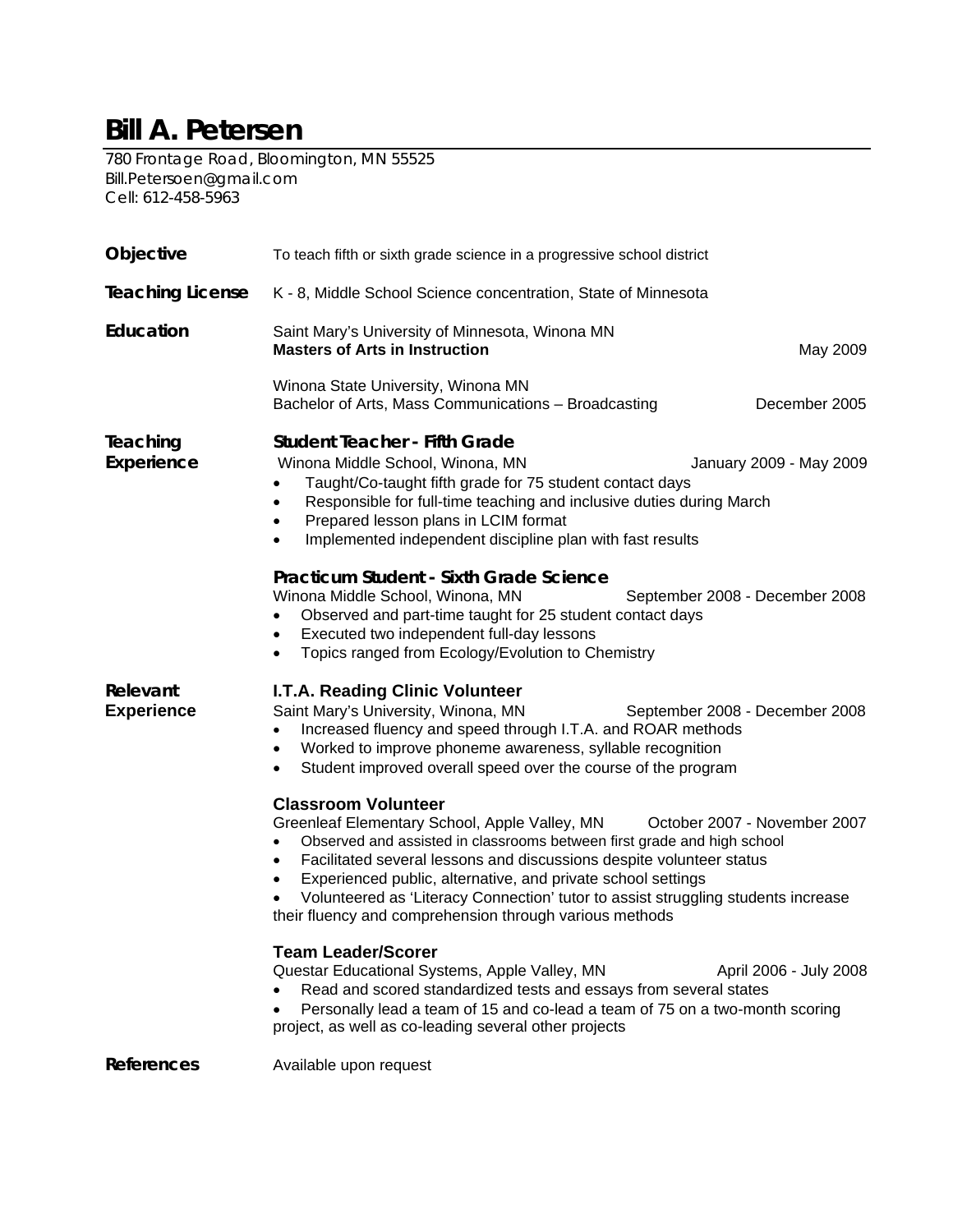## **JANE M. TOOHEY**

700 Terrace Heights #258 ♦ Winona, MN 55987 ♦ (507) 457-5555 ♦ jtoohey@smumn.edu

#### **Objective**

Enthusiastic and creative educator seeks position as an elementary education teacher utilizing solid skills and a passion for teaching.

#### **Profile**

- $\checkmark$  Dedicated, resourceful, and innovative teacher.
- $\checkmark$  Support colleagues and administration in facilitating each child's social and intellectual growth by creating an atmosphere of mutual respect and open communication.
- $\checkmark$  Exceptional communicator with students and parents, with a caring and diplomatic manner.
- $\checkmark$  Skilled in material selection for classroom that motivates students and encourages creativity.
- $\checkmark$  Familiar with Microsoft Office, Excel, PowerPoint, and various educational software programs.

#### **Education**

Bachelor of Arts, Saint Mary's University of Minnesota, Winona MN May 2009 Major: **Elementary Education** Emphasis: **Psychology**  Major GPA: 3.5/4.0 Overall GPA: 3.1/4.0 Kappa Delta Pi, National Education Honor Society

#### **Certification**

Minnesota State Permanent Certification in Elementary Education, K- 6 Minnesota State Permanent Certification in Early Childhood Education, Pre-K-6

#### **Teaching Experience**

**Student Teacher**, St. Mary's School, Winona MN Spring 2009

- Taught 1st grade class of 17 students
- Carried out responsibilities of full-time teacher
- Developed and implemented personal classroom management techniques
- Participated in faculty meetings and assisted with all-school talent show

#### **Assistant Teacher**, Saint Mary's Educare, Winona MN 2006-2008

- Assisted with preschool program for children ages 2-5
- Taught alphabet recognition, name printing and basic social skills
- Implemented discipline program using behavioral management techniques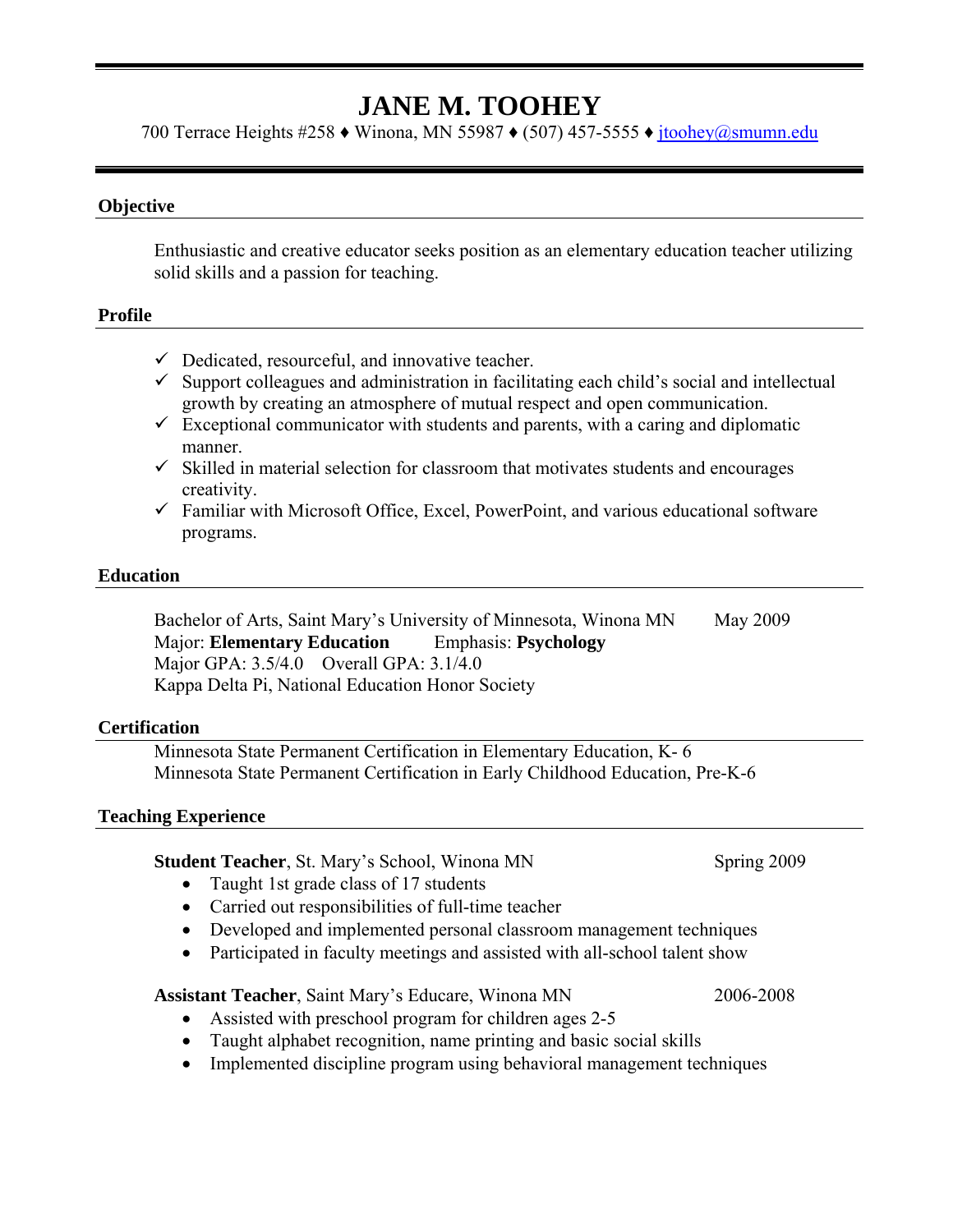**Tutor**, Cathedral School, Winona MN Spring 2008

- Prepared and taught specialized reading lessons for 3rd grade students
- Administered Informal Reading Inventory as a diagnostic tool
- Constructed a prescriptive reading plan using directed reading activities

**Aide**, Cathedral School Winona MN Fall 2007

- Assisted in 3rd grade classroom of 23 students in spelling, science and art
- Supervised playground activities

#### **Other Experience**

#### **Office Assistant-Information Desk,**

Saint Mary's University of Minnesota, Winona MN 2005-2009

- Worked as information resource for campus community
- Completed various office duties such as typing, filing, and answering the phone

### **Lead Employee,** Taco Bell, St. Paul MN 2001-2004

- Managed cash control and general operations
- Trained new employees and assisted with new store openings

### **Community Activities**

- Leader, 4-H
- Volunteer, Big Brothers/Big Sisters
- Volunteer, Girls & Boys Home

### **References**

Dr. Donna Path 1<sup>st</sup> grade Teacher St. Mary's School  $200 2<sup>nd</sup>$  Avenue Winona, MN 55987 (507) 457-1458 dpath@stmarysschool.edu

Dr. Mike Lake Chair & Associate Professor of Education Department Saint Mary's University of MN 700 Terrace Heights #1230 Winona, MN 55987 (507) 452-1239 mlake@smumn.edu

Ms. Annie Doll **Director** Saint Mary's Educare 4567 East Broadway Winona, MN 55987 (507) 457-6691 adoll@educare.edu